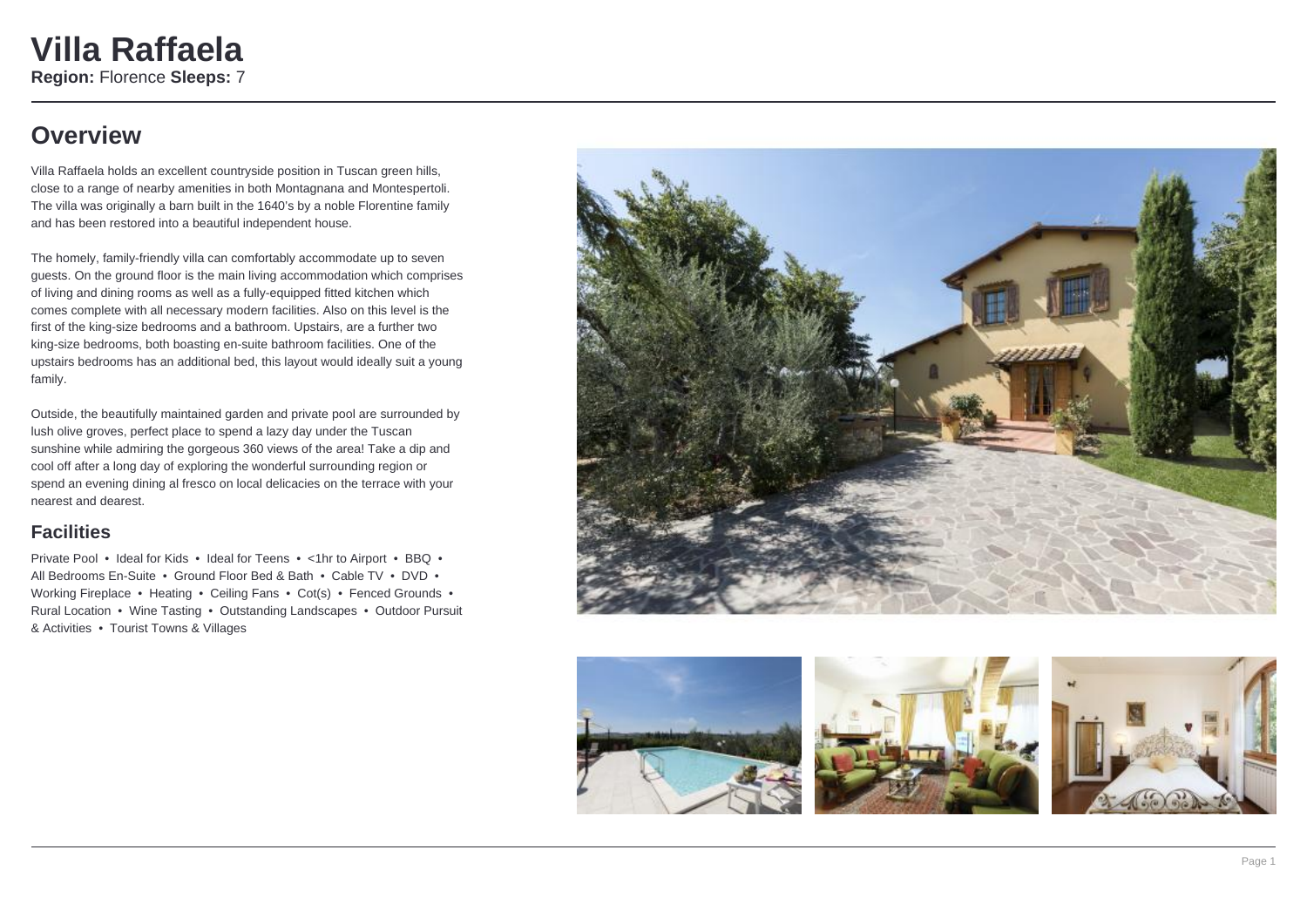## **Interior & Grounds**

#### **Villa Layout**

Ground Floor

- Living room with Smart LED TV, DVD player and decorative fireplace
- Dining room wih dining facilities
- Kitchen with oven, hob, microwave, coffee machine, dishwasher and dining facilities
- Bedroom with king-size bed
- Bathroom with shower, WC and washbasin

### First Floor

- Bedroom with king-size bed, additional single bed and en-suite bathroom with shower, WC and washbasin

- Bedroom with king-size bed, TV, CD and hi-fi system
- Bathroom with shower, bath tub, WC and washbasin

### **Exterior Grounds**

- Private swimming pool ( 9x4 m)
- Covered terrace
- Dining facilities
- Barbecue

### **Additional Facilities**

- Wi-Fi

- Hairdryer in each bathroom
- Washing machine
- Iron & board
- Fans available (upon request)
- Baby cot available (additional charge, please see T&Cs tab)







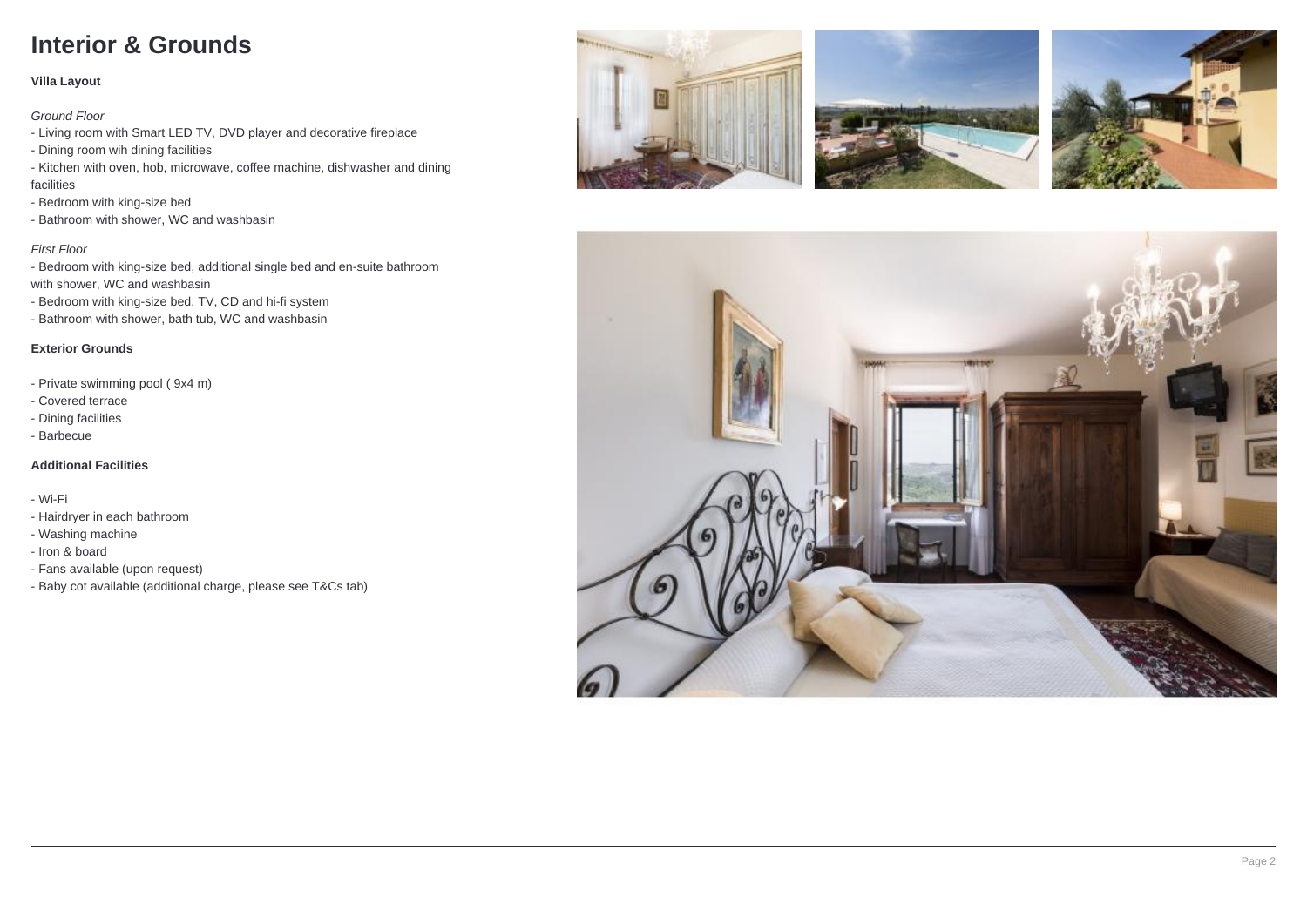## **Location & Local Information**

The villa makes a fantastic base for exploring Florence, Chianti region and heart of Tuscany. The village of Montagnana is less than five minutes away and boasts a small food market, pizzeria, steak restaurant and bar. Montespertoli is just two minutes further away and offers a wider selection of things to do and helpful amenities. The must-visit cities of Florence, Siena and San Giminigano are all within an hour car journey. The closest airport, Florence, is conveniently located just forty minutes from the villa.

### **Local Amenities**

| <b>Nearest Airport</b>    | <b>Florence</b><br>(24 km)               |
|---------------------------|------------------------------------------|
| <b>Nearest Town/City</b>  | Empoli<br>(16 km)                        |
| <b>Nearest Village</b>    | <b>Montespertoli</b><br>$(8 \text{ km})$ |
| <b>Nearest Restaurant</b> | Montagnana<br>(2 km)                     |
| <b>Nearest Shop</b>       | Montespertoli<br>(8 km)                  |
| Nearest Airport 2         | Pisa<br>(65 km)                          |





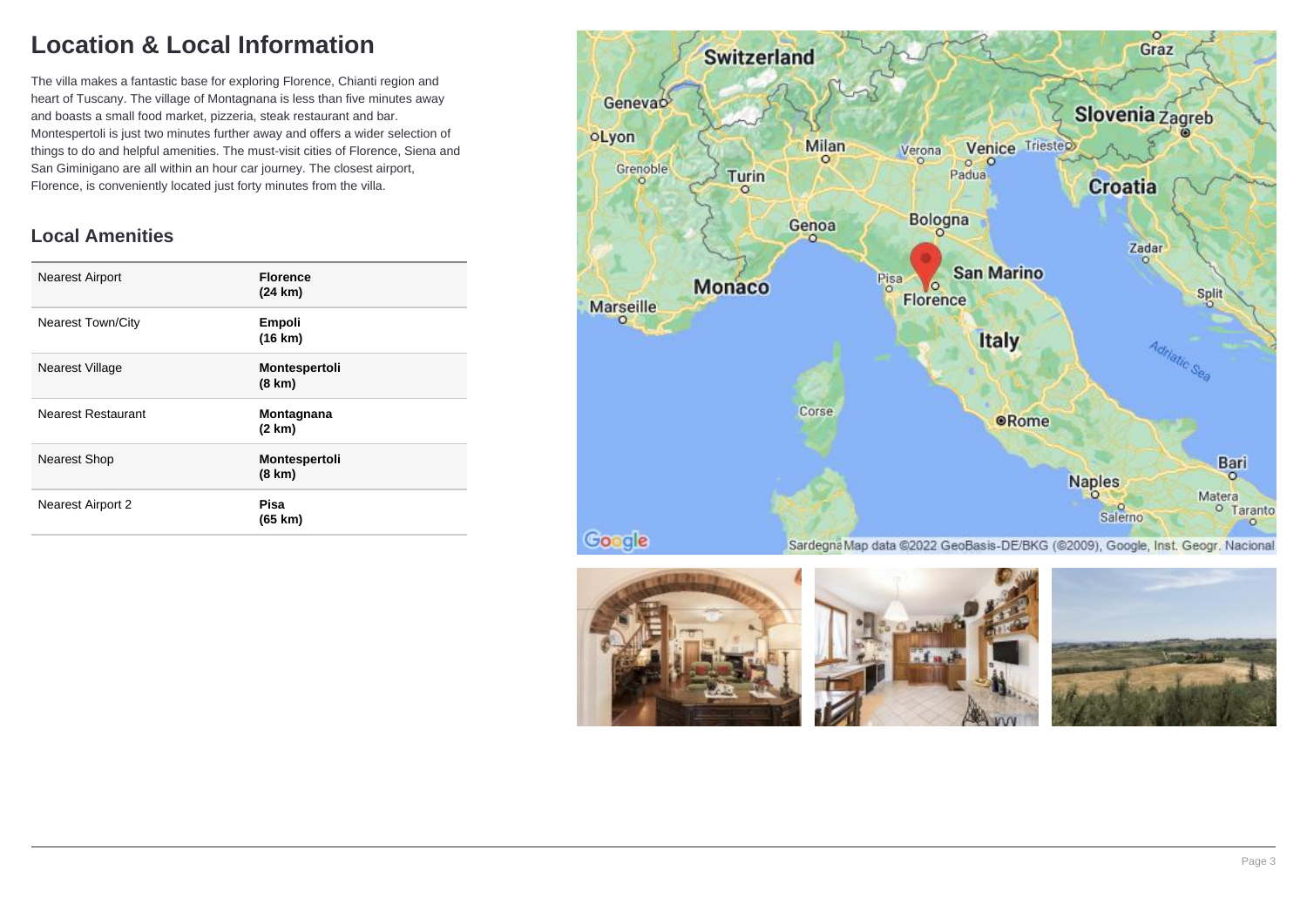## **What Oliver loves…**

- Interior and furnishings are lovingly maintained by villa's owner, himself a keen collector of antiques and objects d'art - all on display throughout the house
- Villa's unsurpassed hilltop position enables guests to enjoy amazing 360 degree views, overlooking the fabulous Tuscan scenery and many neighbouring villas including Sting's own holiday home
- Situated in a rural and tranquil countryside location yet the exciting cities of Florence, Siena and San Giminigano are all just a car journey away waiting to be explored

### **What you should know…**

- Due to its rural location the villa can be tricky to find so make sure your hire car has a good GPS and try to arrive in daylight hours!
- Please bear in mind that the road that leads to the house is unpaved